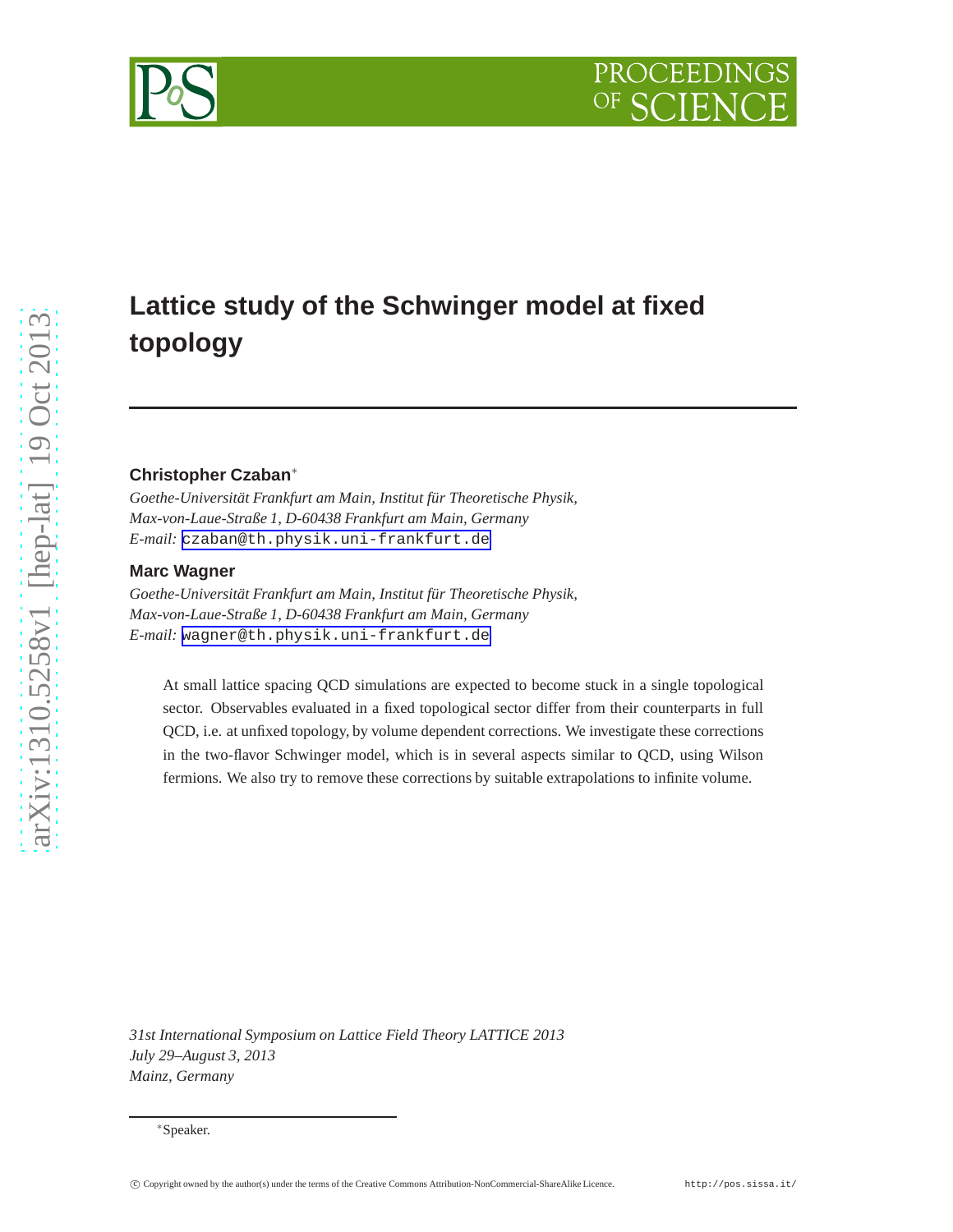## **1. Introduction**

Lattice QCD simulations are expected to suffer from frozen topology at small values of the lattice spacing independent of the quark discretization. The reason is that gauge link configurations belong to different topological sectors, which are separated by barriers of rather large Euclidean action. Choosing a smaller value for the lattice spacing increases these barriers, until standard HMC simulation algorithms are not anymore able to frequently traverse these barriers. Then the simulation gets stuck in a certain topological sector for a rather long time and computed observables contain corresponding systematic errors (cf. e.g. [[1](#page-6-0)] and references therein). When using overlap fermions, topology freezing is even observed at rather coarse lattice spacings [\[2](#page-6-0)].

A possible solution to these problems is to restrict computations to a single topological sector, either by sorting the generated gauge link configurations with respect to their topological charge or by directly employing so-called topology fixing actions (cf. e.g. [[3](#page-6-0), [4, 5\]](#page-6-0)). In a second step systematic effects due to topology fixing need to be removed by suitable extrapolations. Corresponding expressions have been derived [[6](#page-6-0), [7\]](#page-6-0) and tested in simple models, i.e. in the Schwinger model [[8](#page-6-0)] and in quantum mechanics [\[9\]](#page-6-0).

In this work we explore computations at fixed topology in the Schwinger model. In contrast to [\[8\]](#page-6-0), we use a computationally much cheaper lattice discretization of fermions (Wilson fermions instead of overlap fermions), which allows, to generate lattice results for many different topological sectors and spacetime volumes. In addition to the pseudoscalar meson mass (the "pion mass") we also study the static potential.

## **2. The Schwinger model with** *N<sup>f</sup>* = 2 **flavors of fermions**

#### **2.1 The Schwinger model in the continuum**

The Schwinger model describes 2-dimensional Euclidean quantum electrodynamics:

$$
\mathscr{L}(\psi,\bar{\psi},A) = \sum_{f=1}^{N_f} \bar{\psi}^{(f)}\Big(\gamma_\mu(\partial_\mu + igA_\mu) + m\Big)\psi^{(f)} + \frac{1}{4}F_{\mu\nu}F_{\mu\nu}.
$$
 (2.1)

It is a well known toy model for QCD, since it shares several interesting features with QCD. For example the  $U(1)$  gauge theory in two spacetime dimensions allows for topologically non-trivial field configurations, which are similar to instantons in 4-dimensional Yang-Mills theory. The corresponding topological charge is given by

$$
Q = \frac{1}{\pi} \int d^2 x \varepsilon_{\mu\nu} F_{\mu\nu}.
$$
 (2.2)

Moreover, for  $N_f = 2$  its low lying energy eigenstates contain a rather light iso-triplet, which are quasi Nambu-Goldstone bosons and, therefore, can be seen as the pions of this model. Finally, the model provides fermion confinement.

#### **2.2 The Schwinger model on the lattice**

We study the Schwinger model (2.1) on a periodic spacetime lattice with  $N_L^2$  lattice sites corresponding to a spacetime extension of  $L = N_L a$  (*a* is the lattice spacing) and a spacetime volume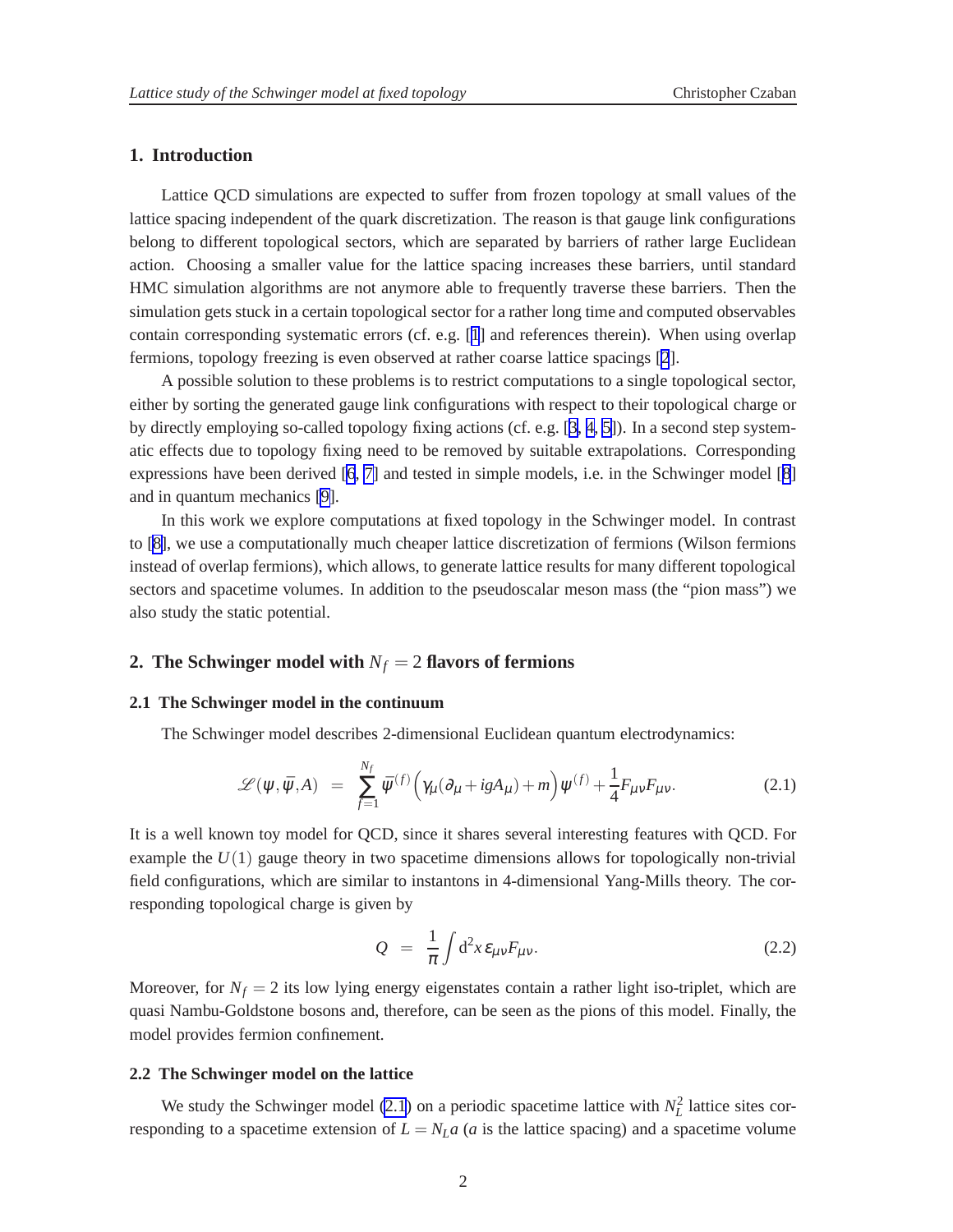<span id="page-2-0"></span> $V = L<sup>2</sup>$ . We use  $N_f = 2$  flavors of Wilson fermions and the Wilson plaquette gauge action. As usual all dimensionful quantities are expressed in units of *a* and denoted by  $\hat{ }$ , e.g.  $\hat{g} = ga$  and  $\hat{m} = ma$ .

One can approach the continuum limit by increasing *NL*, while keeping the dimensionless ratios  $gL = \hat{g}N_L$  and  $M_{\pi}L = \hat{M}_{\pi}N_L$  fixed ( $M_{\pi}$  denotes the mass of the aforementioned quasi Nambu-Goldstone bosons, i.e. the pion mass). This requires to decrease both  $\hat{g}$  and  $\hat{M}_{\pi}$  proportional to  $1/N_L$  (for the latter  $\hat{m}$  has to be adjusted appropriately). It is also common to use the dimensionless inverse squared coupling constant  $\beta = 1/\hat{g}^2$ .

We use the geometric definition of topological charge on the lattice,

$$
Q = \frac{1}{2\pi} \sum_{P} \phi(P) \tag{2.3}
$$

[[12, 13\]](#page-6-0), where  $\sum_{P}$  denotes the sum over all plaquettes  $P = e^{i\phi(P)}$  with  $-\pi < \phi(P) \leq +\pi$ . With this definition  $Q \in \mathbb{Z}$  for any given gauge link configuration.

We performed simulations at various values of  $\beta$ ,  $\hat{m}$  and  $N_L$  using a Hybrid Monte Carlo (HMC) algorithm with multiple timescale integration and mass preconditioning [[14](#page-6-0)]. In Figure 1 the probability for a transition to another topological sector per HMC trajectory is plotted versus  $\hat{g} = 1/\sqrt{\beta}$  and  $\hat{m}/\hat{g} = \hat{m}\sqrt{\beta}$ , while  $gL = \hat{g}N_L = N_L/\sqrt{\beta} = 24/\sqrt{5}$  is kept constant.  $\hat{g}$  is proportional to the lattice spacing *a*.  $\hat{m}/\hat{g}$  is proportional to  $\hat{m}/a$  and, therefore, proportional to *m*, the bare quark mass in physical units. As expected there are frequent changes of the topological sector at large values of the lattice spacing *a* (large values of  $\hat{g}$ ), while at small values of *a* (small values of  $\hat{g}$ ) topology freezing is observed. The dependence of the probability for a transition on the bare quark mass  $\hat{m}/\hat{g}$  is rather weak.



**Figure 1:** the probability for a transition to another topological sector per HMC trajectory as a function of  $\hat{g} = 1/\sqrt{\beta}$  and  $\hat{m}/\hat{g} = \hat{m}\sqrt{\beta}$ .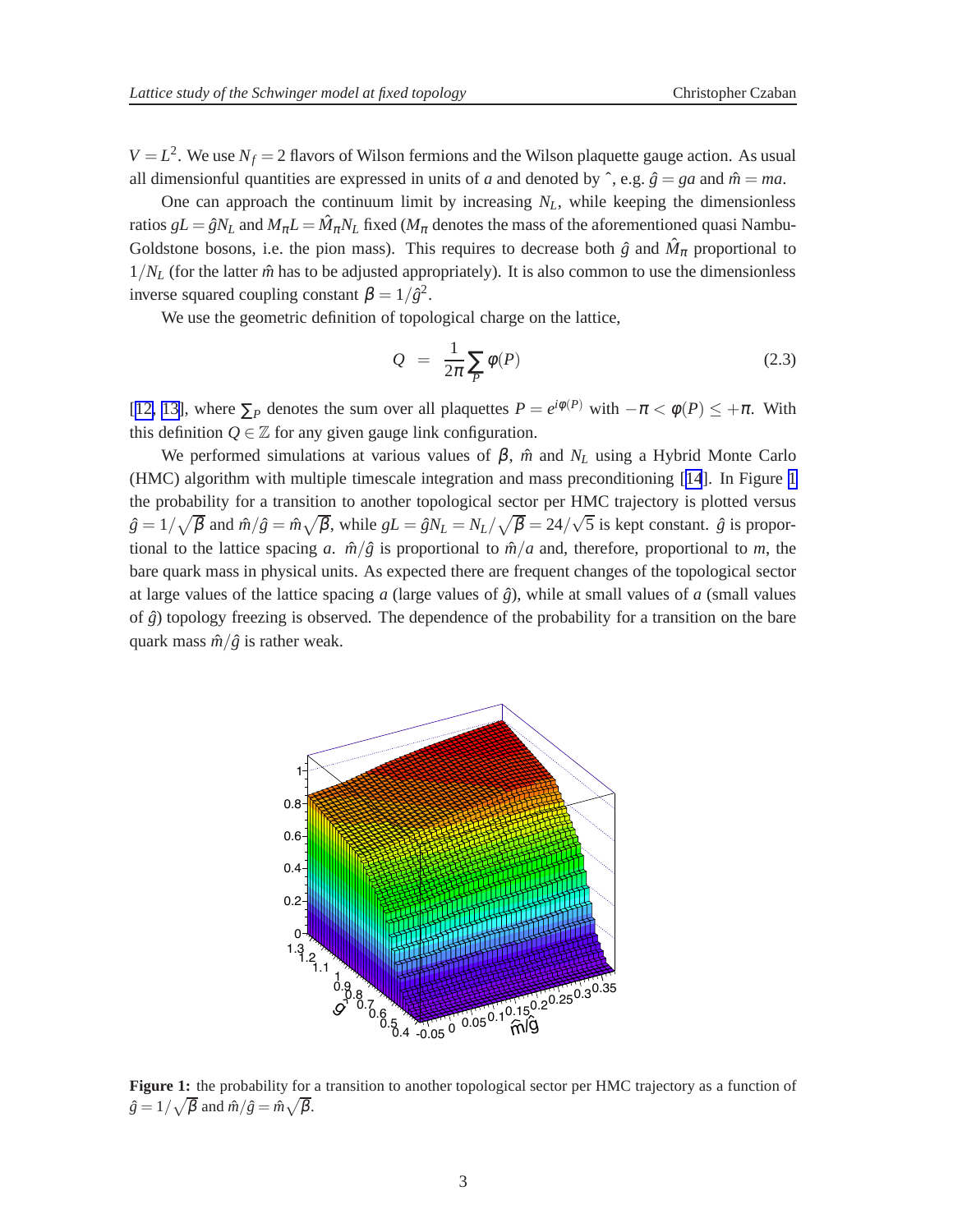#### <span id="page-3-0"></span>**3. Physical hadron masses from computations at fixed topology**

#### **3.1 Basic principle**

The temporal correlation function of a hadron creation operator *O* at fixed topological charge *Q* and finite spacetime volume *V* is

$$
C_{Q,V}(t) = \frac{1}{Z_{Q,V}} \int D\psi D\bar{\psi} \int DA \,\delta_{Q,Q[A]} O^{\dagger}(t) O(0) e^{-S[\psi,\bar{\psi},A]} ,
$$
  

$$
Z_{Q,V} = \int D\psi D\bar{\psi} \int DA \,\delta_{Q,Q[A]} e^{-S_E[\psi,\bar{\psi},A]} .
$$
 (3.1)

For sufficiently large *V* one can use a saddle point approximation and expand the correlation function according to

$$
C_{Q,V}(t) = A_{Q,V}e^{-M_{Q,V}t}
$$
\n(3.2)

$$
M_{Q,V} = M(0) + \frac{M''(0)}{2\chi_t V} \left(1 - \frac{Q^2}{\chi_t V}\right) + \mathcal{O}(1/V^2)
$$
\n(3.3)

[[6](#page-6-0), [7](#page-6-0)], where the expansion is in the three parameters  $M''(0)t/\chi_t V$ ,  $1/\chi_t V$  and  $Q^2/\chi_t V$ .  $M_{Q,V}$  is the mass of the hadron excited by *O* at fixed topological charge *Q* and finite spacetime volume *V*,  $M(\theta)$  is the hadron mass in a  $\theta$ -vacuum at infinite *V* (cf. e.g. [\[15\]](#page-6-0)),  $M(0) = M(\theta = 0)$  is the physical hadron mass (i.e. the hadron mass at unfixed topology),  $M''(0) = d^2M(\theta)/d\theta^2|_{\theta=0}$  and  $\chi_t$  denotes the topological susceptibility.

To determine physical hadron masses (i.e. hadron masses at unfixed topology) from fixed topology computations we use a method, which has been proposed in [\[6\]](#page-6-0) and tested in [[8](#page-6-0), [9](#page-6-0)]:

- 1. Perform simulations at fixed topology for different topological charges *Q* and spacetime volumes  $V$ , for which the expansion  $(3.2)$  and  $(3.3)$  is a good approximation, i.e. where  $M''(0)t/\chi_t V$ ,  $1/\chi_t V$  and  $Q^2/\chi_t V$  are sufficiently small. Determine  $M_{Q,V}$  using (3.2) for each simulation.
- 2. Determine the physical hadron mass  $M(0)$  (the hadron mass at unfixed topology and infinite spacetime volume),  $M''(0)$  and  $\chi_t$  by fitting (3.3) to the masses  $M_{Q,V}$  obtained in step 1.

#### **3.2 Numerical results**

The hadron masses we investigate in the following are the pion mass  $M_{\pi}$  and the static potential  $\mathcal{V}_{\bar{q}q}(r)$  (the ground state energy of a static quark antiquark pair at separation *r*). Suitable hadron creation operators are

$$
O_{\pi} = \sum_{x} \bar{\psi}^{(u)}(x) \gamma_1 \psi^{(d)}(x) \tag{3.4}
$$

(∑*<sup>x</sup>* denotes a sum over space and *u* and *d* label the two degenerate fermion flavors) and

$$
O_{\bar{q}q} = \bar{q}(x_1)U(x_1,x_2)q(x_2) \quad , \quad r = |x_1 - x_2|, \tag{3.5}
$$

 $(\bar{q}$  and *q* represent scalar static color charges and  $U(x_1, x_2)$  is the product of spatial links connecting *x*<sup>1</sup> and *x*2).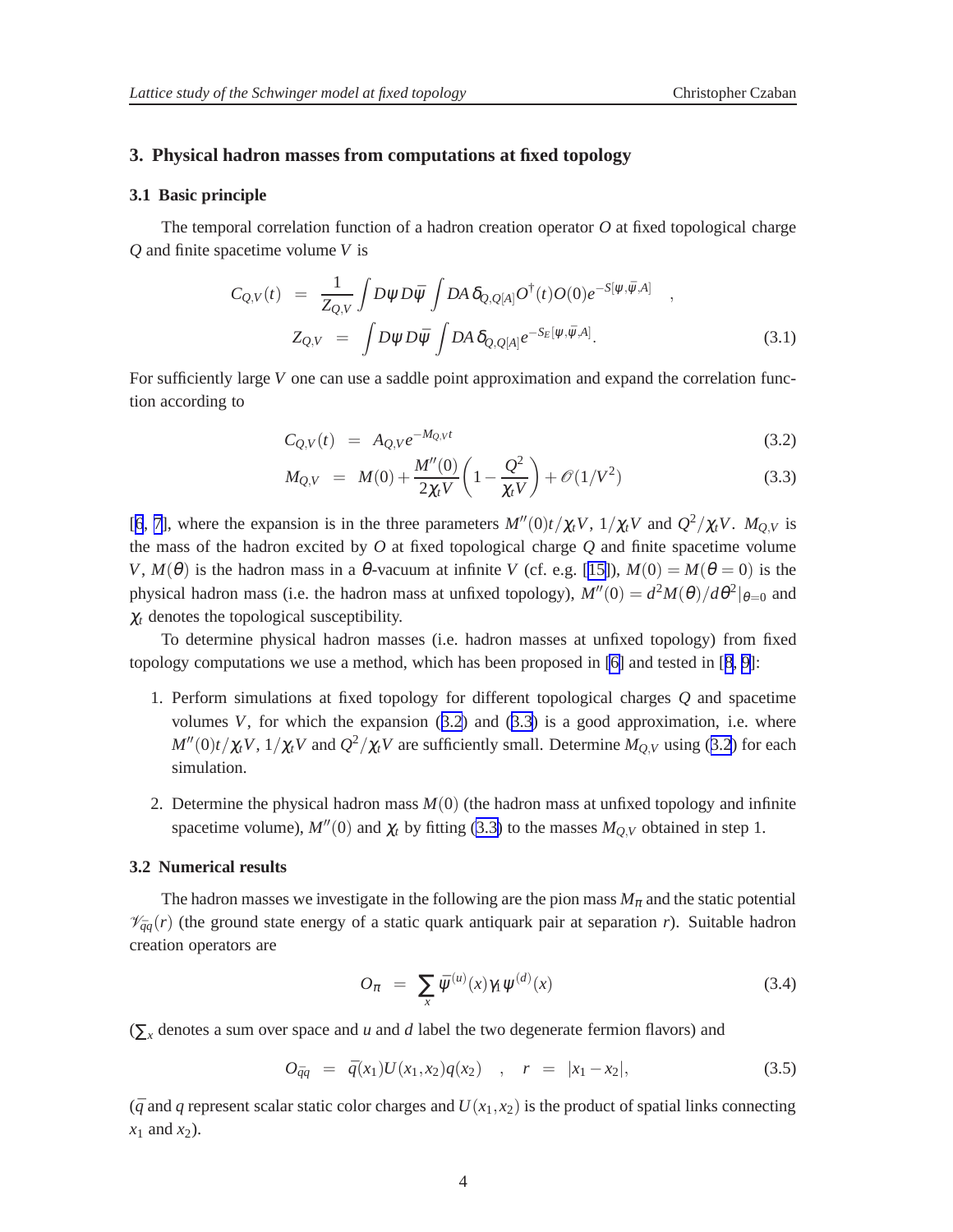<span id="page-4-0"></span>We obtain hadron masses  $\hat{M}_{Q,V} \equiv \hat{M}_{\pi,Q,V}$  and  $\hat{M}_{Q,V} \equiv \hat{\mathcal{V}}_{\bar{q}q,Q,V}(r)$  at fixed topology by first determining the topological charge *Q* on each gauge link configuration according to ([2.3](#page-2-0)). Then we perform independent computations of the pion mass and the static potential using only gauge link configuration with the same absolute value of *Q*.

In Figure 2 lattice results for  $\hat{M}_{Q,V} \equiv \hat{M}_{\pi,Q,V}$  for  $\beta = 3.0$ ,  $N_L = 20, \ldots, 52$  and  $Q = 0, 1, \ldots, 52$ are plotted against  $1/\hat{V} = 1/N_L^2$ . These results have been used as input for a single  $\chi^2$  minimiz-ing fit with ([3.3](#page-3-0)). As discussed above ([3.3\)](#page-3-0) is an expansion in  $M''(0)t/\chi_t V$ ,  $1/\chi_t V$  and  $Q^2/\chi_t V$ . Therefore, only fixed topology pion masses  $\hat{M}_{Q,V} \equiv \hat{M}_{\pi,Q,V}$  with sufficiently small values of  $1/\chi_t V$ and  $Q^2/\chi_t V$  should be included in the fit. In Figure 2 we require  $1/\chi_t V$ ,  $Q^2/\chi_t V \le 1.0$  (as indicated by the black boxes)<sup>1</sup>. The fit is of acceptable quality and yields consistent results,  $\chi^2/dof = 0.54$ ,  $\hat{M}(0) = \hat{M}_{\pi} = 0.2659(3)$ , which indicates that  $1/\chi_t V$ ,  $Q^2/\chi_t V \lesssim 1.0$  is a reasonable constraint. Since  $\hat{M}''(0)$  is determined by the fit, one can only check a posteriori, whether also  $M''(0)t/\chi_t V$  is small, which is the case  $(|M''(0)|t/\chi_t V \le 0.09)$ . For  $\beta = 3.0$  there are sufficiently many transitions between



**Figure 2:** lattice results  $\hat{M}_{Q,V} \equiv \hat{M}_{\pi,Q,V}$  plotted against  $1/\hat{V}$  for  $\beta = 3.0$  and the  $\chi^2$  minimizing fit with (3.3); the lattice results  $\hat{M}_{Q,V}$  entering the fit are required to fulfill  $1/\chi_t V, \hat{Q}^2/\chi_t V \stackrel{<}{\scriptstyle \sim} 1.0.$ 

different topological sectors, to safely determine  $\hat{M}_{\pi}$  in the conventional way, i.e. by computing the corresponding temporal correlation function on all available gauge link configurations (i.e. as an average over all topological sectors) at a single sufficiently large *V*. The result,  $\hat{M}_{\pi} = 0.2663(3)$  (at  $\hat{V}$  = 52<sup>2</sup>), agrees with the above results obtained by fixing topology within statistical errors.

We performed similar determinations of  $\hat{M}_{\pi}$  at fixed topology also at other values of  $\beta$  and  $\hat{m}$ , e.g. at  $\beta = 4.0$  (which corresponds to a lattice spacing smaller by the factor  $\sqrt{4/3} \approx 1.15$  compared

<sup>&</sup>lt;sup>1</sup>The topological susceptibility can be obtained numerically according to  $\hat{\chi}_t = \langle Q^2 \rangle / \hat{V}$ .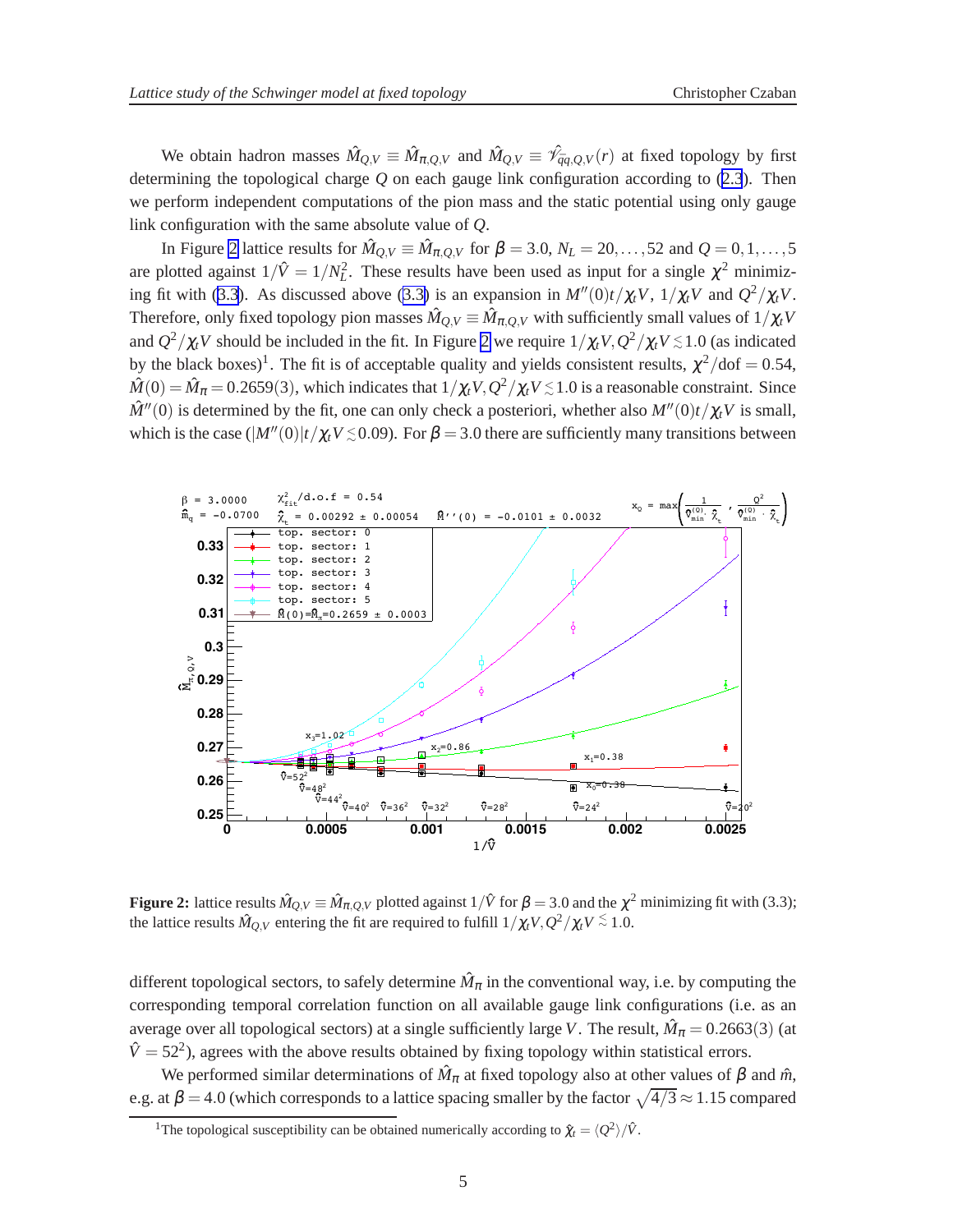to  $\beta = 3.0$ ) and  $\hat{m} = -0.03$  (a pion masses larger by the factor  $\approx 1.19$  compared to  $\beta = 3.0$  and  $m<sup>2</sup> = -0.07$ ). As before we obtain accurate results, which are in agreement with conventional computations at unfixed topology.

In exactly the same way we successfully determined the static potential at fixed topology. An exemplary plot (analogous to Figure [2](#page-4-0)) corresponding to  $\beta = 3.0$ ,  $\hat{m} = -0.07$  and  $r = a$  is shown in Figure 3.



**Figure 3:** lattice results  $\hat{M}_{Q,V} \equiv \hat{\mathcal{V}}_{\hat{q}q,Q,V}(a)$  plotted against  $1/\hat{V}$  for  $\beta = 3.0$  and the  $\chi^2$  minimizing fit with (3.3); the lattice results  $\hat{M}_{Q,V}$  entering the fit are required to fulfill  $1/\chi_t V, Q^2/\chi_t V \stackrel{\textstyle<}{\scriptstyle\sim} 0.5.$ 

Further numerical results are collected in Table [1](#page-6-0). Note that hadron masses (i.e. the pion mass and the static potential) can be determined rather precisely (uncertainty  $\ll 1\%$ ), while there is a rather large error associated with the topological susceptibility (uncertainty up to  $\approx 20\%$ ). This is in agreement with similar existing investigations in the Schwinger model [\[8\]](#page-6-0) and in quantum mechanics [[9](#page-6-0)].

### **4. Conclusions**

We successfully determined the pion mass and the static potential in the Schwinger model from computations at fixed topology using a method proposed and equations derived in [[6](#page-6-0)]. The generalization of the method to QCD seems to be straightforward. There it might be used to circumvent problems associated with topology freezing expected at small values of the lattice spacing or when using e.g. overlap fermions.